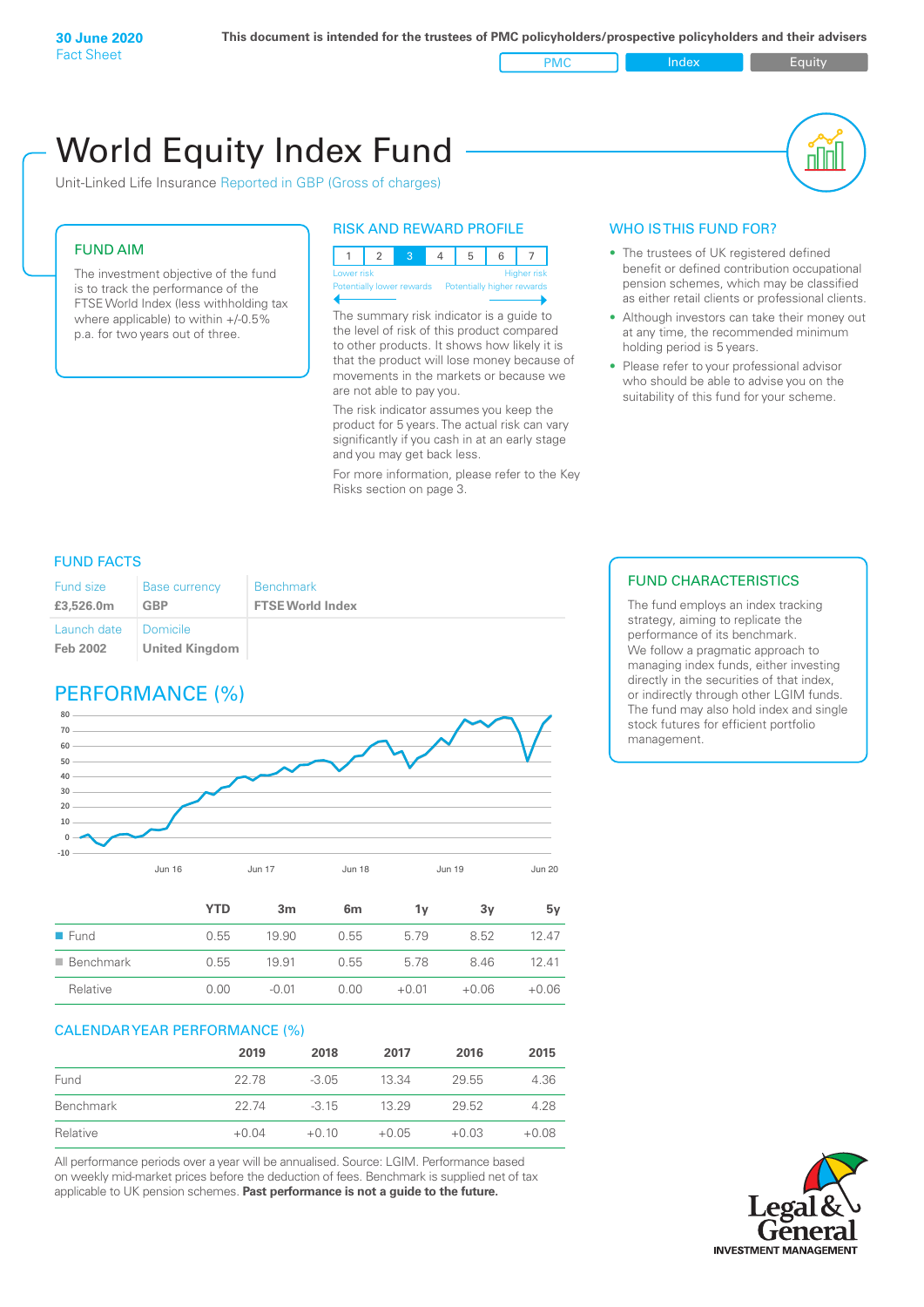# PORTFOLIO BREAKDOWN

All data source LGIM unless otherwise stated. Totals may not sum due to rounding. In order to minimise transaction costs, the Fund will not always own all the assets that constitute the index and on occasion it will own assets that are not in the index.



### SECTOR (%)

| $\blacksquare$ Technology  | 21.3 |
|----------------------------|------|
| $\blacksquare$ Financials  | 17.5 |
| $\blacksquare$ Health Care | 12.7 |
| Industrials                | 125  |
| ■ Consumer Services        | 11.8 |
| Consumer Goods             | 11.1 |
| ■ Basic Materials          | 3.9  |
| $\Box$ Oil & Gas           | 3.4  |
| $\blacksquare$ Utilities   | 3.2  |
| $\Box$ Other               | 26   |
|                            |      |



| $\blacksquare$ Large | 82.4 |
|----------------------|------|
| $\blacksquare$ Mid   | 17.6 |

■ Top 10 holdings 15.6% Rest of portfolio 84.4% No. of holdings in fund 2,743 No. of holdings in index 2,592

| Microsoft Corp           | 35             |
|--------------------------|----------------|
| Apple Inc                | 3.4            |
| Amazon.Com Inc.          | 27             |
| Facebook                 | 12             |
| Alphabet CI A            | 10             |
| Alphabet CI C            | 1 <sub>0</sub> |
| Johnson & Johnson        | 0 S            |
| Visa Inc Class A         | 0 7            |
| Nestle                   | 0 7            |
| Procter & Gamble Company |                |
|                          |                |

### COUNTRY (%)

|   | <b>United States</b> | 60.9 |  |
|---|----------------------|------|--|
|   | Japan                | 8.2  |  |
| 4 | United Kingdom       | 4.5  |  |
|   | France               | 3.1  |  |
|   | Switzerland          | 3.0  |  |
|   | Germany              | 2.8  |  |
|   | Canada               | 2.7  |  |
|   | Australia            | 2.2  |  |
|   | Taiwan               | 1.6  |  |
|   | Other                | 11.0 |  |
|   |                      |      |  |



comprises 25 fund managers, supported by two analysts. Management oversight is provided by the Global Head of Index Funds. The team has average industry experience of 15 years, of which seven years has been at LGIM, and is focused on achieving the equally important objectives of close tracking and maximising returns.